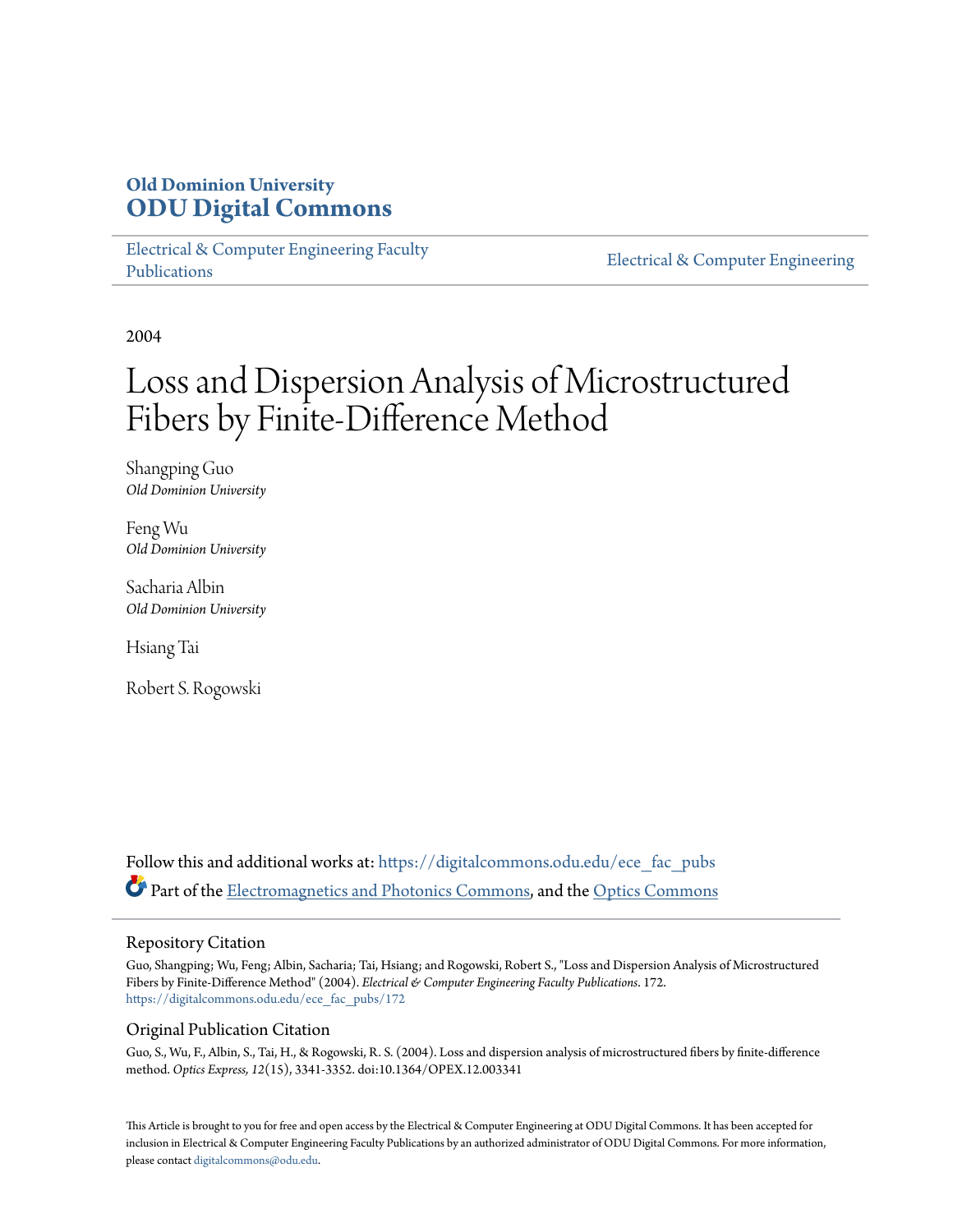# **Loss and dispersion analysis of microstructured fibers by finite-difference method**

#### **Shangping Guo, Feng Wu, Sacharia Albin**

*Photonics Lab., Department of Electrical & Computer Engineering Old Dominion University, Norfolk, Virginia 23529 [sguo@odu.edu](mailto:sguo@odu.edu)*

#### **Hsiang Tai, Robert S. Rogowski**

*Non-destructive Evaluation Science Branch, NASA Langley Research Center, Hampton, Virginia 23681* 

Abstract: The dispersion and loss in microstructured fibers are studied using a full-vectorial compact-2D finite-difference method in frequency-domain. This method solves a standard eigen-value problem from the Maxwell's equations directly and obtains complex propagation constants of the modes using anisotropic perfectly matched layers. A dielectric constant averaging technique using Ampere's law across the curved media interface is presented. Both the real and the imaginary parts of the complex propagation constant can be obtained with a high accuracy and fast convergence. Material loss, dispersion and spurious modes are also discussed.

©2004 Optical Society of America

**OCIS code:** (060.3310) Fiber optics, (260.2110) Electromagnetic theory

#### **References and links**

- 1. J. Broeng, "Photonic crystal fibers: a new class of optical waveguides," Opt. Fiber Technol. **5**, 305-330 (1999).
- 2. P. Russell, "Photonic crystal fibers," Science **299**, 358-362 (2003).
- 3. A. Bjarklev, J. Broeng, A. S. Bjarklev, *Photonic crystal fibres* (Kluwer Academic Publishers, Boston/Dordrecht/London, 2003).
- 4. Z. Zhu, T. G. Brown, "Analysis of the space filling modes of photonic crystal fibers," Opt. Express **8**, 547- 554 (2001).<http://www.opticsexpress.org/abstract.cfm?URI=OPEX-8-10-547>
- 5. A. Ferrando, E. Silvestre, J. J. Miret, P. Andres, "Vector description of higher-order modes in photonic crystal fibers," J. Opt. Soc. Am. A **17**, 1333-1339 (2000).
- 6. A. Ferrando, E. Silvestre, J. J. Miret, P. Andres, M. V. Andres, "Full-vector analysis of a realistic photonic crystal fiber," Opt. Lett. **24**, 276-278 (1999).
- 7. J. Broeng, S. E. Barkou, T. Sondergaard, A. Bjarklev, "Analysis of air-guiding photonic bandgap fibers," Opt. Lett. **25**, 96-98 (2000).
- 8. A. Ferrando, E. Silvestre, J. J. Miret, P. Andres, "Nearly zero ultra-flattened dispersion in photonic crystal fibers," Opt. Lett. **25**, 79-792 (2000).
- 9. A. Weisshaar, J. Li, R. L. Gallawa, I. C. Goyal, "Vector and quasi-vector solutions for optical waveguide modes using efficient Galerkin's method with Hermite-Gauss basis functions," J. Lightwave Technol. **13**, 1795-1780 (1995).
- 10. W. Zhi, R. Guobing, L. Shuqin, J. Shuisheng, "Supercell lattice method for photonic crystal fibers," Opt. Express **11**, 980-991 (2003).<http://www.opticsexpress.org/abstract.cfm?URI=OPEX-11-9-980>
- 11. T. M. Monro, D. J. Richardson, N. G. R. Broderick, P. J. Bennett, "Holey optical fibers: an efficient modal model," J Lightwave Technol. **17**, 1093-1102 (1999).
- 12. D. Mogilevtsev, T. A. Birks, P. St. J. Russel, "Group-velocity dispersion in photonic crystal fibers," Opt. Lett. **23**, 1662-1664 (1998).
- 13. A. Cucinotta, G. Peiosi, S. Selleri, L. Vincetti, M. Zoboli, "Perfectly matched anisotropic layers for optical waveguide analysis through the finite-element beam-propagation method," Microwave Opt. Techn. Lett. **23**, 67-69 (1999).
- 14. K. Saitoh, M. Koshiba, "Full-vectorial finite element beam propagation method with perfectly matched layers for anisotropic optical waveguides," J. Lightwave Technol. **19**, 405-413 (2001).
- 15. K. Saitoh, M. Koshiba, "Full-vectorial imaginary-distance beam propagation method based on a finite element scheme: application to photonic crystal fibers," IEEE J Quantum Electron. **38**, 927-933 (2002).

(C) 2004 OSA 26 July 2004 / Vol. 12, No. 15 / OPTICS EXPRESS 3341 #4463 - \$15.00 US Received 28 May 2004; revised 9 July 2004; accepted 11 July 2004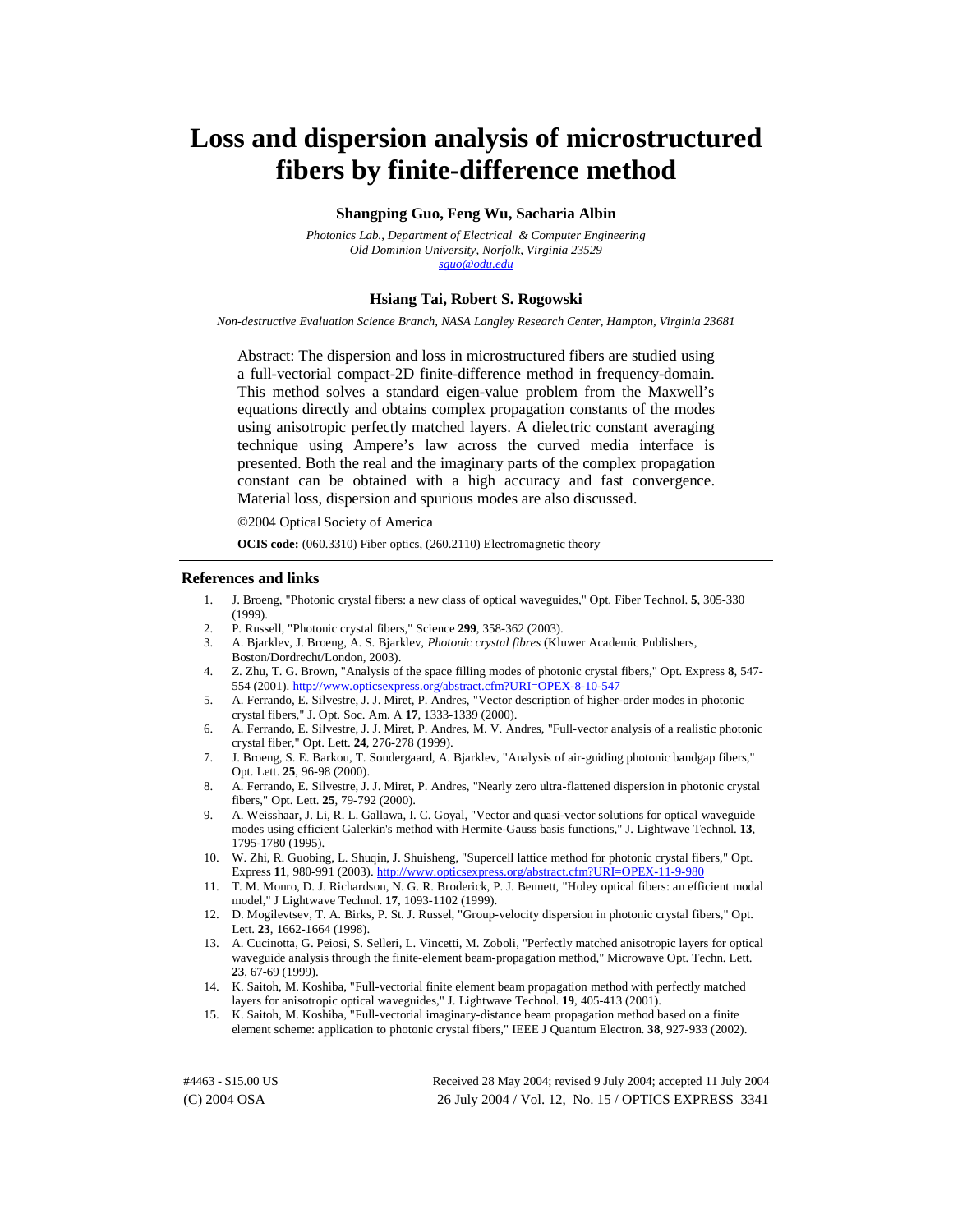- 16. M. Koshiba, Y. Tsuji, M. Hikari, "Finite element beam propagation method with perfectly matched layer boundary conditions," IEEE Trans. Magnetics **35**, 1482-1485 (1999).
- 17. F. Brechet, J. Marcou, D. Pagnoux, P. Roy, "Complete analysis of the characteristics of propagation into photonic crystal fibers by the finite-element method," Opt. Fiber Technol. **6**, 181-191 (2000).
- 18. C. Themistos, B. M. A. Rahman, A. Hadjicharalambous, K. T. V. Grattan, "Loss/gain characterization of optical waveguides," J Lightwave Technol. **13**, 1760-1765 (1995).
- 19. K. Saitoh, M. Koshiba, T. Hasegawa, E. Sasaoka, "Chromatic dispersion control in photonic crystal fibers: application to ultra-flattened dispersion," Opt. Express **11**, 843-852 (2003). <http://www.opticsexpress.org/abstract.cfm?URI=OPEX-11-8-843>
- 20. M. Koshiba, Y. Tsuji, "Curvilinear hybrid edge/nodal elements with triangular shape for guided-wave problems," J. Lightwave Technol. **18**, 737-743 (2000).
- 21. S. Guenneau, S. Lasquellec, A. Nicolet, F. Zolla, "Design of photonic crystal fibers using finite elements," International J. Computation and Mathematics in Electrical & Electronics Engineering COMPEL **21,** 534- 539 (2002).
- 22. S. Guenneau, A. Nicolet, F. Zolla, S. Lasquellec, "Numerical and theoretical study of photonic crystal fibers," Progress in Electromagnetics Research **41,** 271-305 (2003).
- 23. D. H. Choi, W. J. R. Hoeffer, "The finite-difference time-domain method and its application to eigen-value problems," IEEE Trans. Microwave Theory Tech. **34**, 1464-1470 (1986).
- 24. A. Asi, L. Shafai, "Dispersion analysis of anisotropic inhomogeneous waveguides using compact 2D-FDTD," Electron. Lett. **28**, 1451-1452 (1992).
- 25. A. C. Cangellaris, "Numerical stability and numerical dispersion of a compact 2D FDTD method used for the dispersion analysis of waveguides," IEEE Microwave Guided Wave Lett. **3**, 3-5 (1993).
- 26. F. Zepparelli, P. Mezzanotte, F. Alimenti, L. Roselli, R. Sorrentino , G.Tartarini and P . Bassi, "Rigorous analysis of 3D optical and optoelectronic devices by the Compact-2D-FDTD method," Opt. and Quantum Electron. **31**, 827-841 (1999).
- 27. S. Xiao, R. Vahldieck, H. Jin, "Full-wave analysis of guided wave structures using a novel 2-D FDTD," IEEE Microwave Guided Wave Lett. **2**, 165-167 (1992).
- 28. N. Kaneda, B. Houshmand, T. Itoh, "FDTD analysis of dielectric resonantors with curved surfaces," IEEE Trans. Microwave Theory Tech. **45**, 1645-1649 (1997).
- 29. K. Bierwirth, N. Schulz, F. Arndt, "Finite-difference analysis of rectangular dielectric waveguide structures," IEEE Trans. Microwave Theory Tech. **34**, 1104-1113 (1986).
- 30. P. Lusse, P. Stuwe, J. Schule, H. G. Unger, "Analysis of vectorial mode fields in optical waveguides by a new finite difference method," J Lightwave Technol. **12**, 487-494 (1994).
- 31. Z. Zhu, T. G. Brown, "Full-vectorial finite-difference analysis of microstructuredd optical fibers," Opt. Express **10**, 853-864 (2002).<http://www.opticsexpress.org/abstract.cfm?URI=OPEX-10-17-853>
- 32. T. P. White, B. T. Kuhlmey, R. C. Mcphedran, D. Maystre, G. Renversez, C. M. de Sterke, L. C. Botten, "Multipole method for microstructuredd optical fibers. I. Formulation," J. Opt. Soc. Am. B **19**, 2322 (2002).
- 33. D. Marcuse, "Solution of the vector wave equation for general dielectric waveguides by the Galerkin method," IEEE J Quantum Electron. **28**, 459-465 (1992).
- 34. S. Guo, F. Wu, K. Ikram, S. Albin, "Analysis of circular fibers with an arbitrary index profile by the Galerkin method," Opt. Lett. **29**, 32-34 (2004).
- 35. S. Guo, S. Albin, R. S. Rogowski, "Comparative analysis of Bragg fibers," Opt. Express **12**, 198-207 (2004).<http://www.opticsexpress.org/abstract.cfm?URI=OPEX-12-1-207>
- 36. K. S. Yee, "Numerical solution of initial boundary value problems involving Maxwell's equations in isotropic media," IEEE Trans. Antennas Propagat. **14**, 302-307 (1966).
- 37. S. Guo, F. Wu, S. Albin, R. S Rogowski, "Photonic band gap analysis using finite-difference frequencydomain method," Opt. Express **12**, 1741-1746 (2004). <http://www.opticsexpress.org/abstract.cfm?URI=OPEX-12-8-1741>
- 38. C. P. Yu, H. C. Chang, "Compact finite-difference frequency-domain method for the analysis of twodimensional photonic crystals," Opt. Express **12**, 1397-1408 (2004). <http://www.opticsexpress.org/abstract.cfm?URI=OPEX-12-7-1397>
- 39. H. Y. D. Yang, "Finite difference analysis of 2D photonic crystals," IEEE Trans. Microwave Theory Technol. **44**, 2688-2695 (1996).
- 40. N. A. Issa, L. Poladian, "Vector wave expansion method for leaky modes of microstructuredd optical fibers," J. Lightwave Technol. **21**, 1005-1012 (2003).
- 41. J. P. Berenger, "A perfectly matched layer for the absorption of electromagnetic waves," J Comp. Phys. **114**, 185-200 (1994).
- 42. E. A. Marengo, C. M. Rappaport, E. L. Miller, "Optimum PML ABC conductivity profile in FDFD," IEEE Trans. Magnetics **35**, 1506-1509 (1999).
- 43. F. L. Teixeira, W. C. Chew, "Systematic derivation of anisotropic PML absorbing media in cylindrical and spherical coordinates," IEEE Microwave Guided Wave Lett. **7**, 371-373 (1997).
- 44. F. L. Teixeira, W. C. Chew, "Unified analysis of perfectly matched layers using differential forms," Microwave Opt. Technol. Lett. **20**, 124-126 (1999).
- 45. T. Tischler, W. Heinrich, "Accuracy limitations of perfectly matched layers in 3D Finite-difference frequency domain method," IEEE Microwave Theory Tech. **50**, 1885-1888 (2002).

(C) 2004 OSA 26 July 2004 / Vol. 12, No. 15 / OPTICS EXPRESS 3342 #4463 - \$15.00 US Received 28 May 2004; revised 9 July 2004; accepted 11 July 2004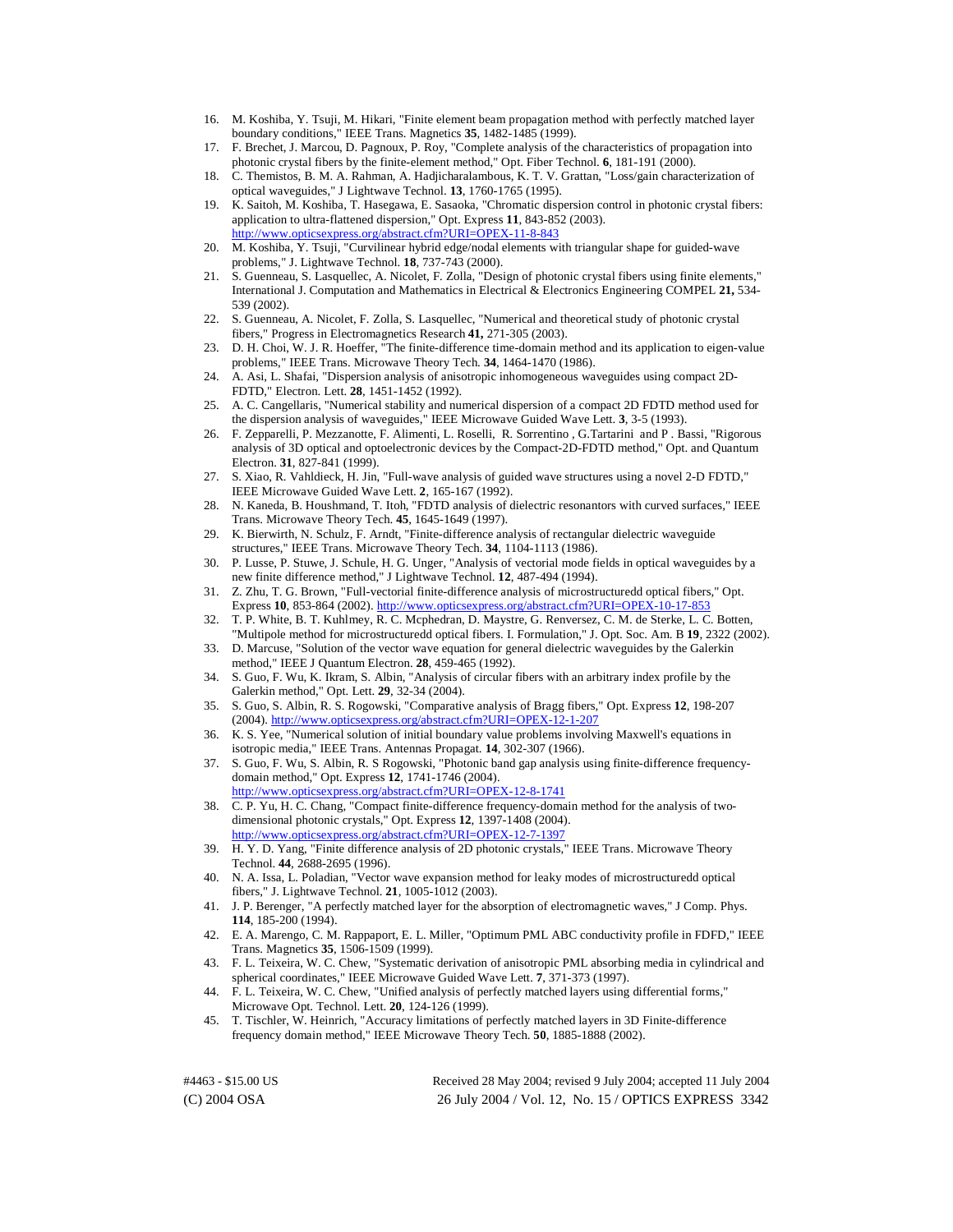- 46. U. Pekel, R. Mittra, "An application of the perfectly matched layer (PML) concept to the finite element method frequency domain analysis of scattering problems," IEEE Microwave Guided Wave Lett. **5**, 258- 260 (1995).
- 47. W. C. Chew, J. M. Jin, E. Michielssen, "Complex coordinate stretching as a generalized absorbing boundary condition," Microwave & Opt. Technol. Lett. **7**, 363-369 (1997).
- 48. P. R. McIsaac, "Symmetry-induced modal characteristics of uniform waveguides-II:Theory," IEEE Trans. Microwave Theory Tech. **23**, 429-433 (1975).
- 49. G. W. Milton, *The theory of composites* (Cambridge University Press, Cambridge, UK, 2002).
- 50. R. Guobing, W. Zhi, L. Shuqin, and J. Shuisheng, "Full-vectorial analysis of complex refractive index photonic crystal fibers," Opt. Express **12**, 1126-1135 (2004). <http://www.opticsexpress.org/abstract.cfm?URI=OPEX-12-6-1135>

#### **1. Introduction**

Microstructured fibers have been under intensive study as they offer design flexibility in controlling the mode propagation properties. These fibers have some extraordinary properties, such as endless single mode propagation, special dispersion, and high or low nonlinear effects. Air-guiding fibers such as the air-core photonic band gap fibers or Bragg fibers are also of considerable interest. Reviews of photonic crystal fibers can be found in [1-3] and the references therein.

In general, the modeling of these fibers takes advantage of the fact that the E or H field can be decomposed into longitudinal and transverse components in waveguides with invariant index profiles along z-direction. The field can be written as:

$$
\xi(x, y, z, t) = \left\{ \xi_t(x, y) + \xi_z(x, y) \right\} \exp\left[-j(\boldsymbol{\alpha}t - \boldsymbol{\beta}z)\right] \tag{1}
$$

where ξ denotes E or H field and the subscripts *t* and *z* denote respectively the transverse and longitudinal components.

The full-vectorial Helmholtz equations can be obtained by substituting Eq. (1) into Maxwell's equations:

$$
\left(\nabla_t^2 + k_0^2 n^2 - \beta^2\right) E_t = -\nabla_t \left(E_t \cdot \nabla_t \ln n^2\right)
$$
\n(2a)

$$
\left(\nabla_t^2 + k_0^2 n^2 - \beta^2\right) H_t = \left(\nabla_t \times H_t\right) \times \nabla_t \ln n^2 \tag{2b}
$$

$$
\left(\nabla_t^2 + k_0^2 n^2 - \beta^2\right) E_z = j\beta E_t \cdot \nabla_t \ln n^2 \tag{2c}
$$

$$
\left(\nabla_t^2 + k_0^2 n^2 - \beta^2\right) H_z = \left(\nabla_t H_z + j\beta H_t\right) \cdot \nabla_t \ln n^2
$$
\n(2d)

The Helmholtz equations give several important conclusions: it is possible to form an eigen-value problem using the transverse E or H components since Eqs. (2a-b) only contain the transverse components. However, this is not true for the z-components since they are coupled to the transverse components. When the index change is small and the coupled items on the right-hand side are omitted, (which is the scalar approximation), all four equations become the same, and an eigen-value problem can be formed for any E or H components.

In the holey fibers or microstructured fibers, the index contrast of the materials is generally high, hence the scalar wave analysis methods are not accurate to predict their propagation properties; a full-vector approach is required. So far, a few full-vector methods have been used to characterize microstructured fibers, such as the plane wave expansion method (PWM) [4-8], localized function method [9-12], beam propagation method [13-16], finite-element method (FEM) [17-22], and finite-difference method (FDM) in time domain [23-28] or frequency domain [29-31]. Specifically, a highly accurate semi-analytical multipole method [32] has been developed to model fibers with circular air hole inclusions. A brief review of these methods is given below.

(C) 2004 OSA 26 July 2004 / Vol. 12, No. 15 / OPTICS EXPRESS 3343 #4463 - \$15.00 US Received 28 May 2004; revised 9 July 2004; accepted 11 July 2004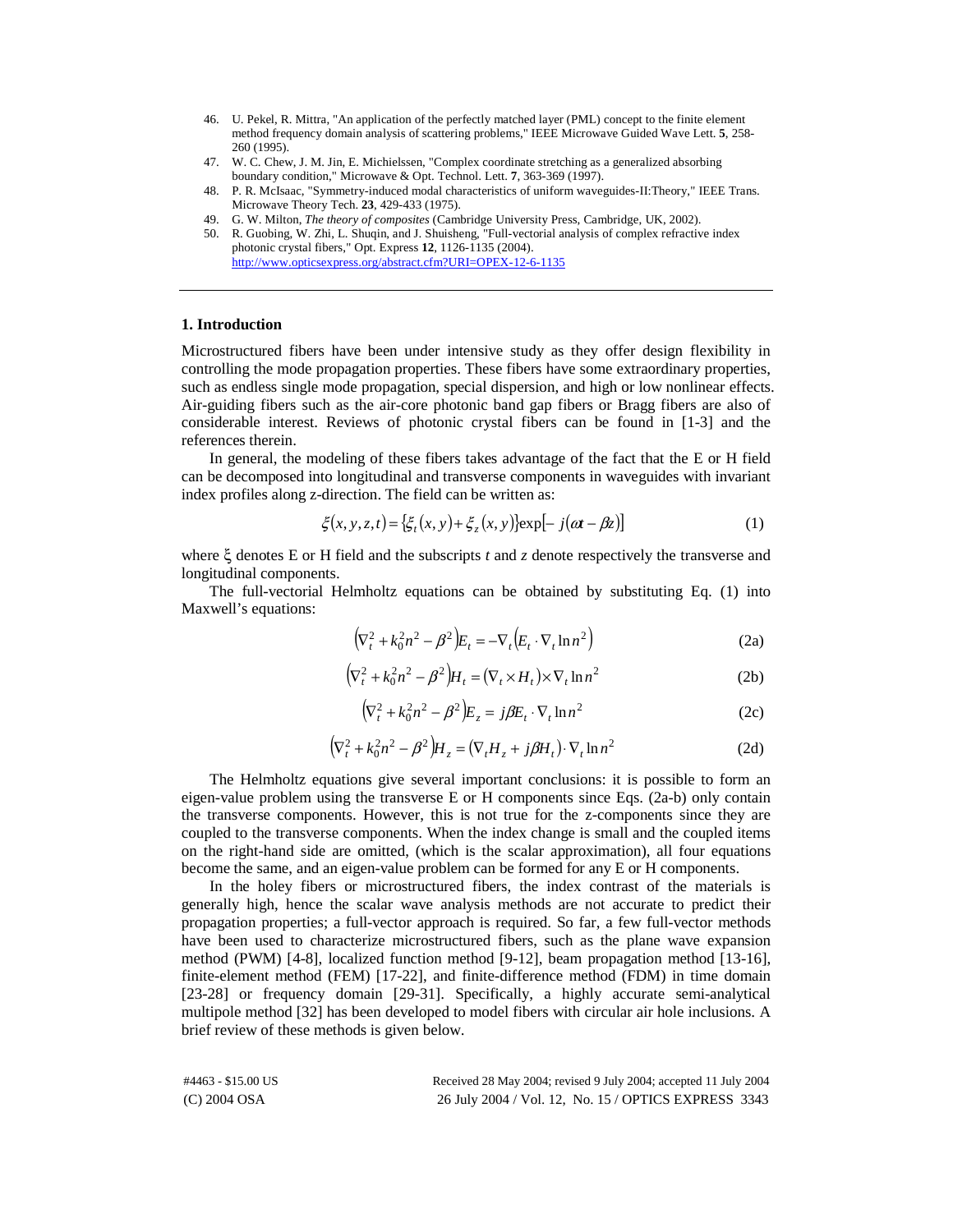The PWM is an extension of modeling for photonic crystals. It assumes an infinite periodic index profile and treats the unit cell or supercell by applying the Bloch boundary conditions. The eigen-matrix is a full matrix and the complexity is the same as the PWM for photonic crystals. It is adequate for index-guiding fibers with many periodic air holes in the cladding, however, the artificial periodic boundary condition and supercell approach are not very suitable for many real fiber structures with a finite number of air holes.

The localized function method based on Galerkin method has been widely used for waveguide analysis, both scalar and vectorial problems. This method applies a set of localized orthogonal functions, such as Sine [33], Laguerre-Gauss [34, 35] (for 1D waveguide), and Hermite-Gauss [6, 9, 10, 12] (for 2D problem), to approximate the unknown mode fields of the localized modes. When the mode is far away from cut-off or well confined, the mode fields can be approximated using tens or hundreds of functions. These methods generally involve integrations, which are computation intensive, and the convergence is generally a problem.

Finite-element method [17-22] is a powerful numerical tool for waveguide problems. It often combines the beam propagation method or simply solves the Helmholtz equation in frequency domain by discretizing the region of interest into triangular cells, which is able to represent fine curved structures. Hence, FEM can provide high accuracy, but the complexity of the algorithm implementation and the computation is generally high.

Finite-difference method using Yee's mesh [36] is popular for electromagnetic problems, and a compact-2D scheme is often used for waveguides. Compared to FEM, FDM is much easier to implement; yet, it is able to offer a comparable accuracy. The FDM approaches include time domain (FDTD) and frequency domain (FDFD) methods. The compact-2D FDTD [23-28] method solves the eigen-frequency for a given propagation constant, and therefore is unable to process material dispersion. The FDFD approaches include those based on solving the Helmholtz equation [29, 30] or Maxwell's equations [31] directly. Both material dispersion and material loss are easy to incorporate in FDFD. The latter approach is appealing due to its many merits. There are no second order derivatives; the method is fast and accurate, mathematically simple and straightforward; all six fields are obtained from the transverse E or H field; different boundaries such as Bloch boundary for photonic band gap calculations [37-39] can be readily applied; and sparse techniques can be used to reduce computation.

In practical holey fibers with air hole inclusions, the confinement (by either index guiding or PBG guiding) is not perfect due to the finite cladding; hence, the confinement loss is a significant characteristic of the microstrucured fiber. It has been calculated using several methods, including the semi-analytical multipole method [32], Fourier expansion method [40], and FEM with anisotropic perfectly matched layers (PMLs) [19]. PWM and Hermite-Gauss methods have not been used for leakage loss calculations.

In this paper, we use the compact-2D FDFD approach described in [31] for optical waveguides based on solving the Maxwell's equations directly to include the calculation of mode leakage loss due to the finite cladding. By applying the anisotropic PML layers, both the dispersion and loss properties can be evaluated in a single run. The method preserves all the advantages discussed above and is simple and straightforward. The curved profile is studied carefully to increase both the accuracy and convergence of the complex propagation constant.

The analysis method is given in section 2; numerical results for a PCF with a single ring of air holes are analyzed in section 3 along with the averaging technique at the media interface, and finally conclusions are given in section 4.

#### **2. Analysis method**

The leakage loss of a mode can be represented by the imaginary part of its complex propagation constant. To model the leakage, an open boundary condition has to be used, which produces no reflection at the boundary. The PMLs are so far the most efficient

| #4463 - \$15.00 US | Received 28 May 2004; revised 9 July 2004; accepted 11 July 2004 |
|--------------------|------------------------------------------------------------------|
| $(C)$ 2004 OSA     | 26 July 2004 / Vol. 12, No. 15 / OPTICS EXPRESS 3344             |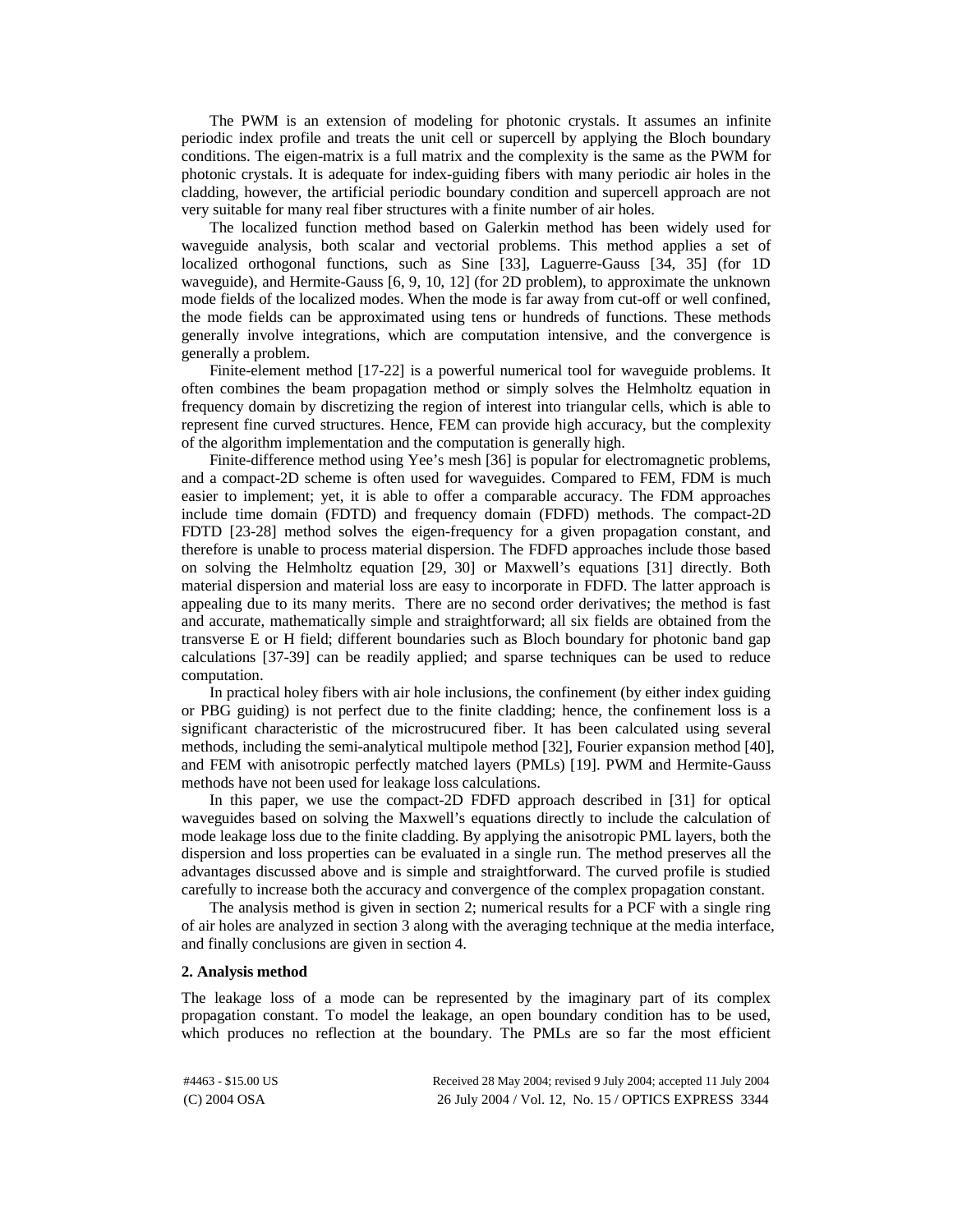absorption boundary condition for this purpose. The split-field PML proposed by Berenger [41] which is often used in FDTD algorithm cannot be applied in frequency domain methods such as the FEM and FDFD methods since it introduces non-Maxwellian equations. The equivalent nonsplit-field anisotropic PML [13, 42-47] has been proposed instead to simulate the open environment in these applications. The Maxwell equations for optical waveguide with anisotropic PML boundaries are expressed as:

$$
jk_0 s\varepsilon_r E = \nabla \times H
$$
  
-  $jk_0 s \mu_r H = \nabla \times E$  (3)

$$
s = \begin{bmatrix} s_y / s_x & & \\ & s_x / s_y & \\ & & & s_x s_y \end{bmatrix}
$$
 (4)

For exp(-jωt) convention which is used in this paper:

$$
s_x = 1 - \frac{\sigma_x}{j w \varepsilon_0}, \quad s_y = 1 - \frac{\sigma_y}{j w \varepsilon_0}
$$
 (5)

where  $\sigma$  is the conductivity profile.

In the compact-2D scheme for waveguides, the z-derivatives are replaced by analytical expressions using Eq. (1), and other derivatives are replaced by finite differences in Yee's mesh. Therefore, the curl equations (3) can be expressed in a matrix form:

$$
-jk_0 \begin{bmatrix} s_y / s_x \varepsilon_{rx} \\ s_x / s_y \varepsilon_{ry} \\ s_x s_y \varepsilon_{rz} \end{bmatrix} \begin{bmatrix} E_x \\ E_y \\ E_z \end{bmatrix} = \begin{bmatrix} 0 & -j\beta I & V_y \\ j\beta I & 0 & -V_x \\ -V_y & V_x & 0 \end{bmatrix} \begin{bmatrix} H_x \\ H_y \\ H_z \end{bmatrix}
$$
(6a)

$$
jk_0 \begin{bmatrix} s_y / s_x \mu_{rx} \\ s_x / s_y \mu_{ry} \\ s_x s_y \mu_{rz} \end{bmatrix} \begin{bmatrix} H_x \\ H_y \\ H_z \end{bmatrix} = \begin{bmatrix} 0 & -j\beta I & U_y \\ j\beta I & 0 & -U_x \\ -U_y & U_x & 0 \end{bmatrix} \begin{bmatrix} E_x \\ E_y \\ E_z \end{bmatrix}
$$
 (6b)

where the U and V are sparse matrices which are obtained in the same way as in [31, 37] using a zero boundary outside of the PML layers. There is no need to treat PML in a special way as in split-field scheme.

For simplicity, we assume:

$$
\varepsilon'_{rx} = s_y / s_x \varepsilon_{rx}, \varepsilon'_{ry} = s_x / s_y \varepsilon_{ry}, \varepsilon'_{rz} = s_x s_y \varepsilon_{rz}
$$
 (7)

and 
$$
\mu'_{rx} = s_y / s_x \mu_{rx}, \mu'_{ry} = s_x / s_y \mu_{ry}, \mu'_{rz} = s_x s_y \mu_{rz}
$$
 (8)

Substituting Eq. (6a) into Eq. (6b) and eliminating  $H_z$  as in [31], an eigen-value problem can be obtained for  $H_t$ :

$$
\begin{bmatrix} Q_{xx} & Q_{xy} \\ Q_{yx} & Q_{yy} \end{bmatrix} \begin{bmatrix} H_x \\ H_y \end{bmatrix} = \beta^2 \begin{bmatrix} H_x \\ H_y \end{bmatrix}
$$
 (9)

 $P_{xx}$   $P_{xy}$   $E_x$  =  $\beta^2$   $E_x$  =  $\beta^2$   $E_y$  (10)

-—<br>أ

*y x*

*E E*

and similarly for E<sub>t</sub>:  $\begin{bmatrix} -x & -xy \\ P_{yx} & P_{yy} \end{bmatrix} \begin{bmatrix} -x \\ E_y \end{bmatrix} = \beta^2 \begin{bmatrix} -x \\ E_y \end{bmatrix}$ 

where:

(C) 2004 OSA 26 July 2004 / Vol. 12, No. 15 / OPTICS EXPRESS 3345 #4463 - \$15.00 US Received 28 May 2004; revised 9 July 2004; accepted 11 July 2004

-Ē

*y x*

*E E*

-

 $\begin{bmatrix} x_1 & y_1 \\ P_{yx} & P_{yy} \end{bmatrix}$ 

 $yx$   $\boldsymbol{r}$  *yy*  $\frac{1}{xy}$ 

Ē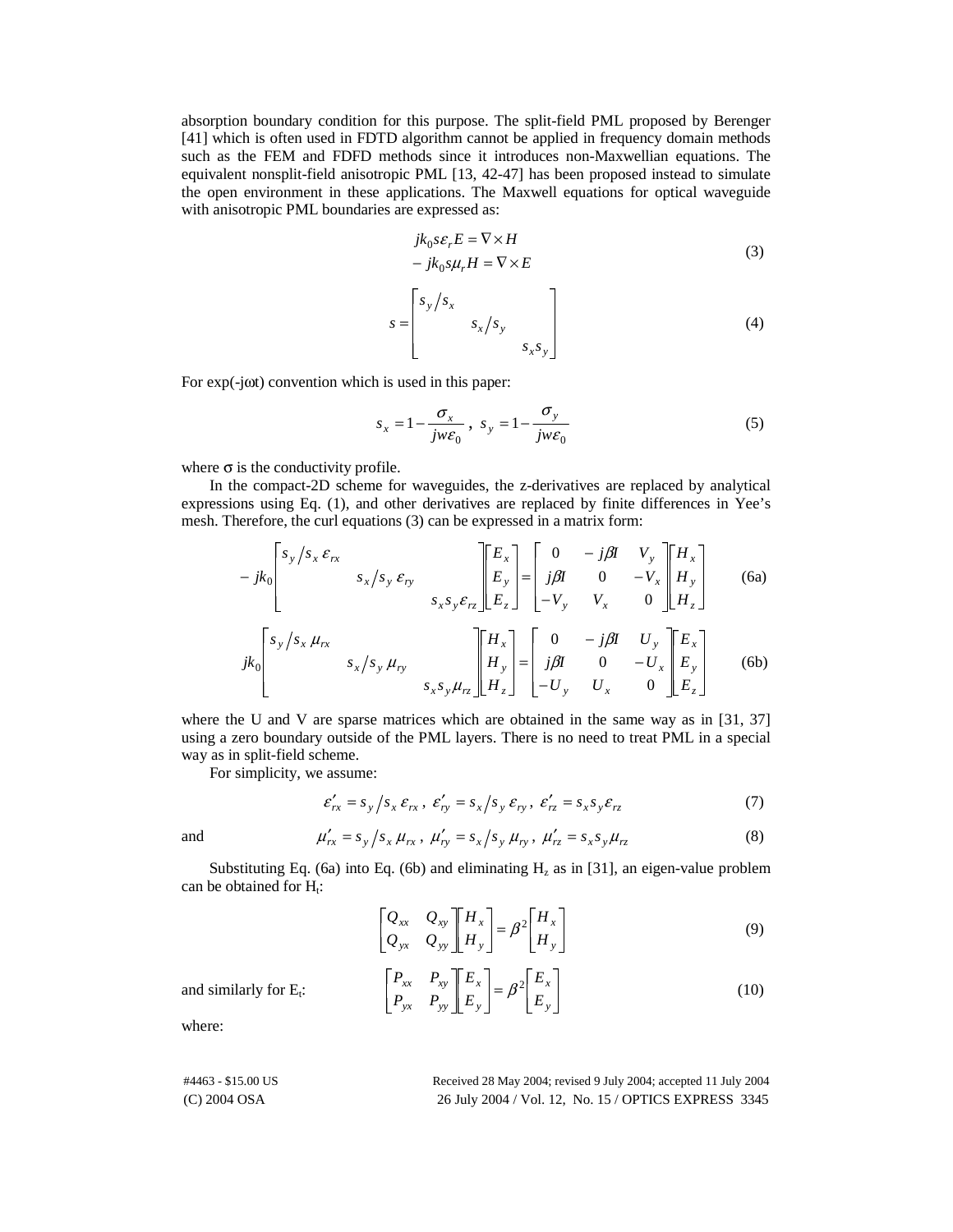$$
P_{xx} = \mu'_{yy} V_y \mu'^{-1}_{rz} U_y + U_x \varepsilon'^{-1}_{rz} V_x \varepsilon'_{rx} + k_0^2 \mu'_{ry} \varepsilon'_{rx} + k_0^{-2} U_x \varepsilon'^{-1}_{rz} \left\{ V_x V_y - V_y V_x \right\} \mu'^{-1}_{rz} U_y \tag{11a}
$$

$$
P_{xy} = -\mu'_{ry} V_y \mu'^{-1}_{rz} U_x + U_x \varepsilon'^{-1}_{rz} V_y \varepsilon'_{ry} + k_0^{-2} U_x \varepsilon'^{-1}_{rz} \left\{ V_y V_x - V_x V_y \right\} \mu'^{-1}_{rz} U_x \tag{11b}
$$

$$
P_{yx} = -\mu'_{rx} V_x \mu'^{-1}_{rz} U_y + U_y \varepsilon'^{-1}_{rz} V_x \varepsilon'_{rx} + k_0^{-2} U_y \varepsilon'^{-1}_{rz} \left\{ V_x V_y - V_y V_x \right\} \mu'^{-1}_{rz} U_y \tag{11c}
$$

$$
P_{yy} = \mu'_{rx} V_x \mu'^{-1}_{rz} U_x + k_0^2 \mu'_{rx} \varepsilon'_{ry} + U_y \varepsilon'^{-1}_{rz} V_y \varepsilon'_{ry} + k_0^{-2} U_y \varepsilon'^{-1}_{rz} \left\{ V_y V_x - V_x V_y \right\} \mu'^{-1}_{rz} U_x \tag{11d}
$$

$$
Q_{xx} = \varepsilon'_{ry} U_y \varepsilon'_{rz}^{-1} V_y + V_x \mu'_{rz}^{-1} U_x \mu'_{rx} + k_0^2 \varepsilon'_{ry} \mu'_{rx} + k_0^{-2} V_x \mu'_{rz}^{-1} \Big[ U_x U_y - U_y U_x \Big] \varepsilon'_{rz}^{-1} V_y \tag{12a}
$$

$$
Q_{xy} = -\varepsilon'_{ry} U_y \varepsilon'^{-1}_{rz} V_x + V_x \mu'^{-1}_{rz} U_y \mu'_{ry} + k_0^{-2} V_x \mu'^{-1}_{rz} \left\{ U_y U_x - U_x U_y \right\} \varepsilon'^{-1}_{rz} V_x \tag{12b}
$$

$$
Q_{yx} = -\varepsilon'_{rx} U_x \varepsilon'^{-1}_{rz} V_y + V_y \mu'^{-1}_{rz} U_x \mu'_{rx} + k_0^{-2} V_y \mu'^{-1}_{rz} \left\{ U_x U_y - U_y U_x \right\} \varepsilon'^{-1}_{rz} V_y \tag{12c}
$$

$$
Q_{yy} = \varepsilon'_{rx} U_x \varepsilon'_{rz}^{-1} V_x + k_0^2 \varepsilon'_{rx} \mu'_{ry} + V_y \mu'_{rz}^{-1} U_y \mu'_{ry} + k_0^{-2} V_y \mu'_{rz}^{-1} \left\{ U_y U_x - U_x U_y \right\} \varepsilon'_{rz}^{-1} V_x \tag{12d}
$$

In the absence of PML media, the equations given above are reduced to those obtained in [31]. Hence, we can validate our results by setting the thickness of PML layers to zero.

The waveguide is encompassed by PML layers followed by a layer of perfect electric conductor (PEC) or zero boundary. The modes leaking out of the fiber will be absorbed efficiently by the PML with very small reflections; hence, the effect of the artificial boundary on the modes in the PCF will be minimized (especially for those well-localized guided modes).

#### **3. Numerical results**

and

The PCF example in [32] is used in this paper since the analytical results using multipole method are available for comparison. The PCF has a single ring of air holes (6 holes) in glass fiber. The parameters used are: the lattice constant  $a = 6.75 \mu m$ , the air hole radius  $r = 2.5 \mu m$ , and the refractive index of the glass is 1.45. The material dispersion is omitted since it is trivial to include it in a compact-2D FDFD scheme. According to the multipole method, the accurate effective mode index at wavelength  $1.45\mu$ m would be  $1.445395345+3.15\times10^{-8}$ i.

This PCF has a symmetry of  $C_{6v}$  (six-fold rotation symmetry and at least one plane of reflection symmetry), and the computation region can be reduced using the symmetry properties by applying a combination of PEC and PMC (perfect magnetic conductor) [48]. The PCFs with such symmetry supports eight mode classes. Figure 1 shows the fiber profile and a quarter of the whole region used for computation of the third and fourth mode classes, which are degenerate pairs with a 90-degree rotation symmetry including the fundamental mode. Glass material is assumed to extend uniformly to infinity, and PML layers are used outside the computation region with a  $2<sup>nd</sup>$ -order power law profile. The computation region is chosen to be 1.5*a* along both x and y directions and the thickness of the PML layers is 10% of the thickness of the inside area along x or y direction.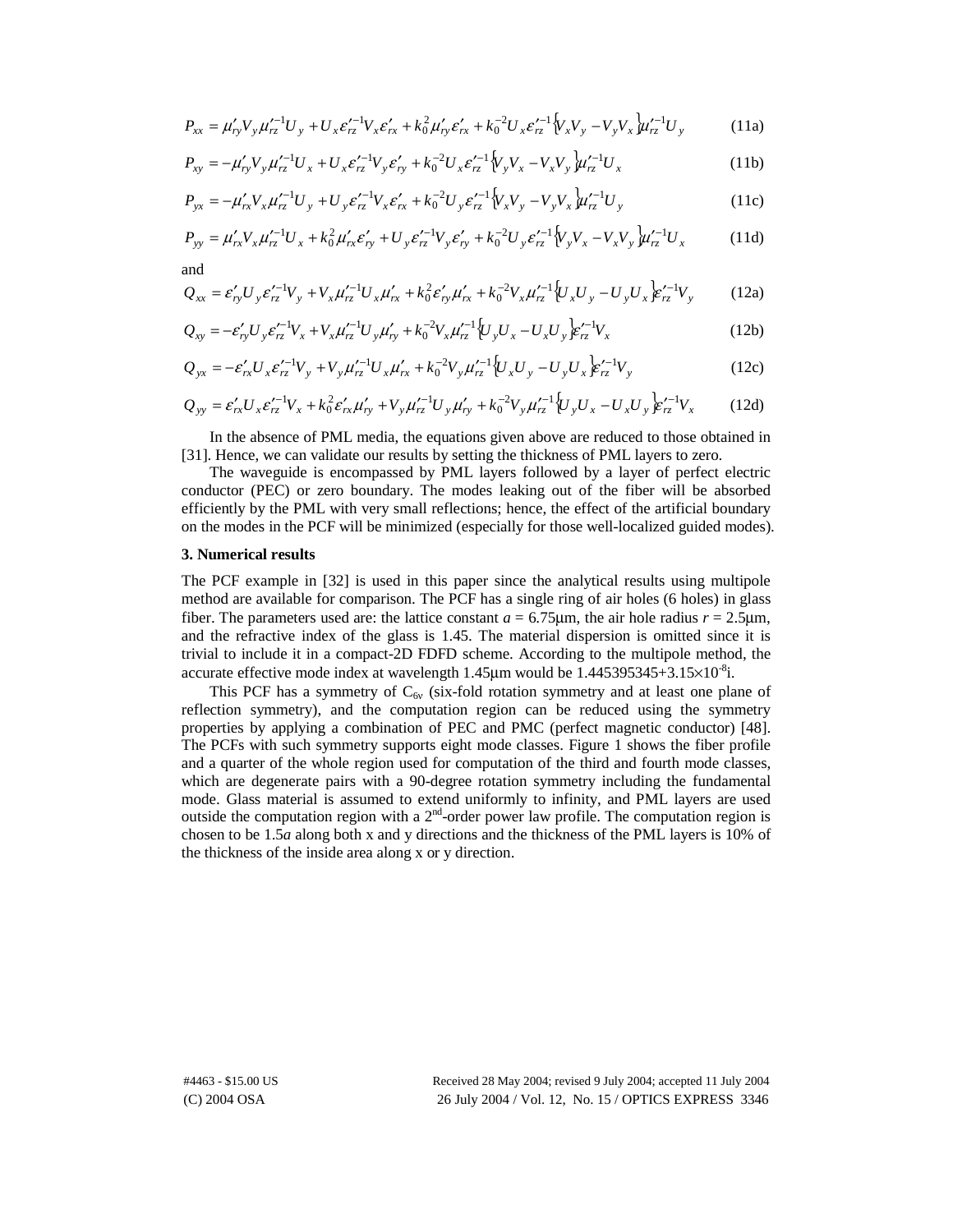

Fig. 1. The PCF under study. A quarter of the PCF is used in calculation, which can obtain the third and fourth mode classes with a 90-degree rotation symmetry.

The computation region is discretized by a 2D Yee's mesh. The curved interface crossing a cell is generally approximated using a staircase scheme or averaged using the effective index scheme. The averaging technique is shown to be very effective in increasing convergence and accuracy as in [31]. Considering two different media in the cell, the average dielectric constant in the cell can be evaluated as:

$$
\varepsilon = \varepsilon_a f + \varepsilon_b (1 - f) \tag{13}
$$

where *f* is the fraction of the first material  $\varepsilon_a$ .

Figure 2 shows the relative error of the calculated complex effective mode index of the fundamental mode with different number of grids. The real part of the effective mode index converges quickly to an accuracy of  $10^{-5}$ ~ $10^{-6}$  even if a coarse mesh (for example, 30x30) is used; the accuracy is sufficient to obtain group velocity dispersion and other parameters. However, the imaginary part converges rather slowly with a relative error in the range of  $10^{-1}$  $\sim 10^{-2}$  with almost 30% relative error using a 30x30 mesh. Though it converges to the true value with a fine mesh, the slow convergence is still not satisfactory.



Fig. 2. The relative error of the calculated complex mode index of the fundamental mode. The y-axis is the relative error of the real and imaginary part of the mode index of the fundamental mode. Note the different scales of the two y-axes.

(C) 2004 OSA 26 July 2004 / Vol. 12, No. 15 / OPTICS EXPRESS 3347 #4463 - \$15.00 US Received 28 May 2004; revised 9 July 2004; accepted 11 July 2004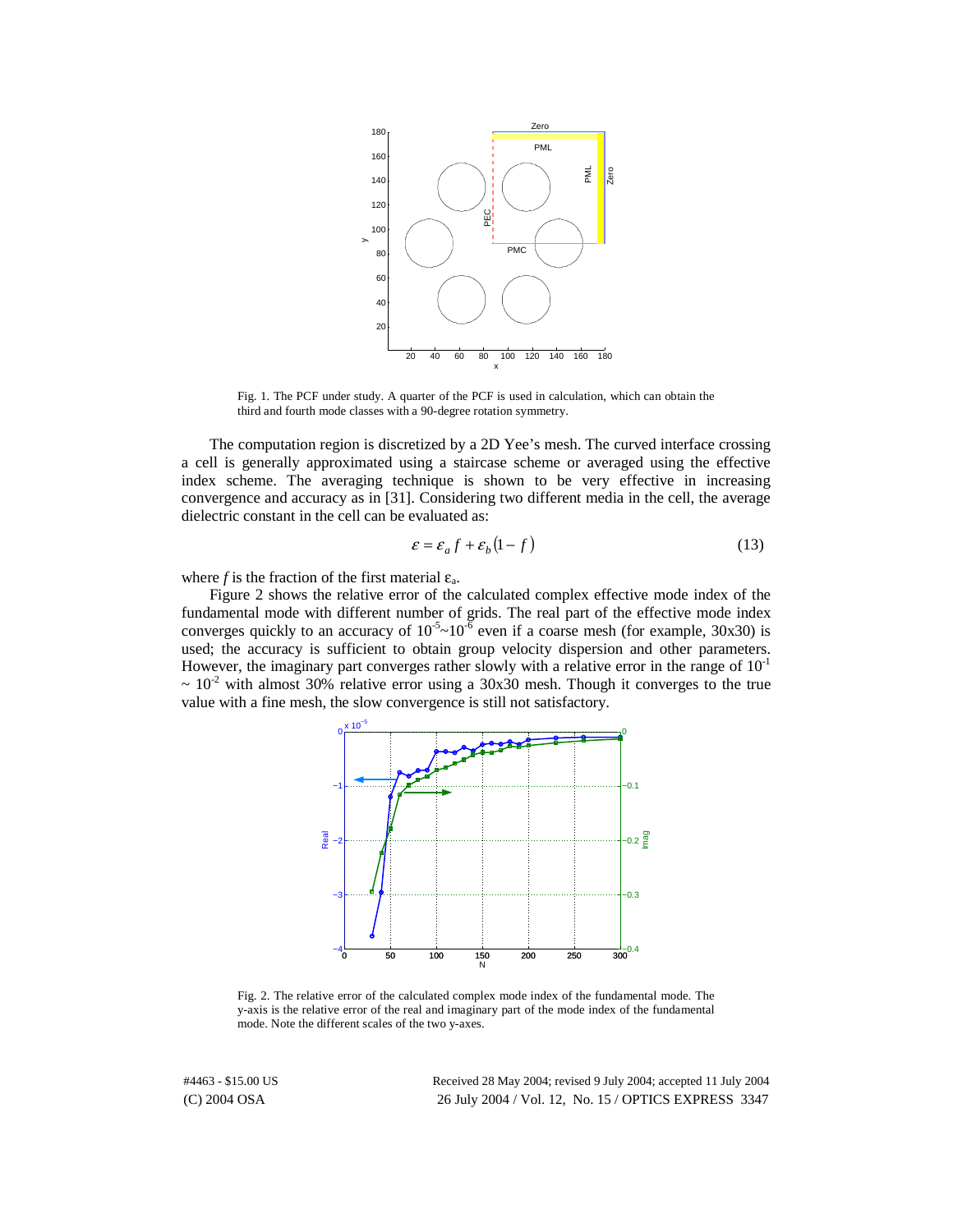We found that the slow convergence of the imaginary part is due to the improper averaging technique at the interface of the two dielectric materials. It can be greatly improved using a more reasonable averaging technique at the interface. Our averaging scheme is shown in Fig. 3.  $\varepsilon_{rx}$ ,  $\varepsilon_{ry}$  and  $\varepsilon_{rz}$  are the averaged dielectric constant of the cell located at the same position as  $E_x$ ,  $E_y$  and  $E_z$ .



Fig. 3. The six field components and the discretization of the transverse index profile in the x-y plane. The E and H components are in red and blue colors respectively. The orange line denotes the curved interface across the cells, and the dotted cells show the integration plane for Ex and Ey respectively.

First, we check the averaging technique using Ampere's Law (the curl equation):

$$
\frac{\partial}{\partial t} \iint_{A_1} \mathcal{E}_x E_x dy dz = \oint_{L_1} H \cdot dl \tag{14a}
$$

$$
\frac{\partial}{\partial t} \iint_{A_2} \mathcal{E}_y E_y dx dz = \oint_{L_2} H \cdot dl \tag{14b}
$$

$$
\frac{\partial}{\partial t} \iint_{A_3} \mathcal{E}_z E_z dx dy = \oint_{L_3} H \cdot dl \tag{14c}
$$



Fig. 4. Calculation of Ex, Ey and Ez using Ampere's law. The orange line denotes the dielectric boundary in the integration plane. From left to right are the integration cells for Ex, Ey and Ez respectively.

The integration area is the cell formed by the four surrounding H components as shown in Fig. 4. It shows the intersection of the curved interface on the integration surface. In each of

(C) 2004 OSA 26 July 2004 / Vol. 12, No. 15 / OPTICS EXPRESS 3348 #4463 - \$15.00 US Received 28 May 2004; revised 9 July 2004; accepted 11 July 2004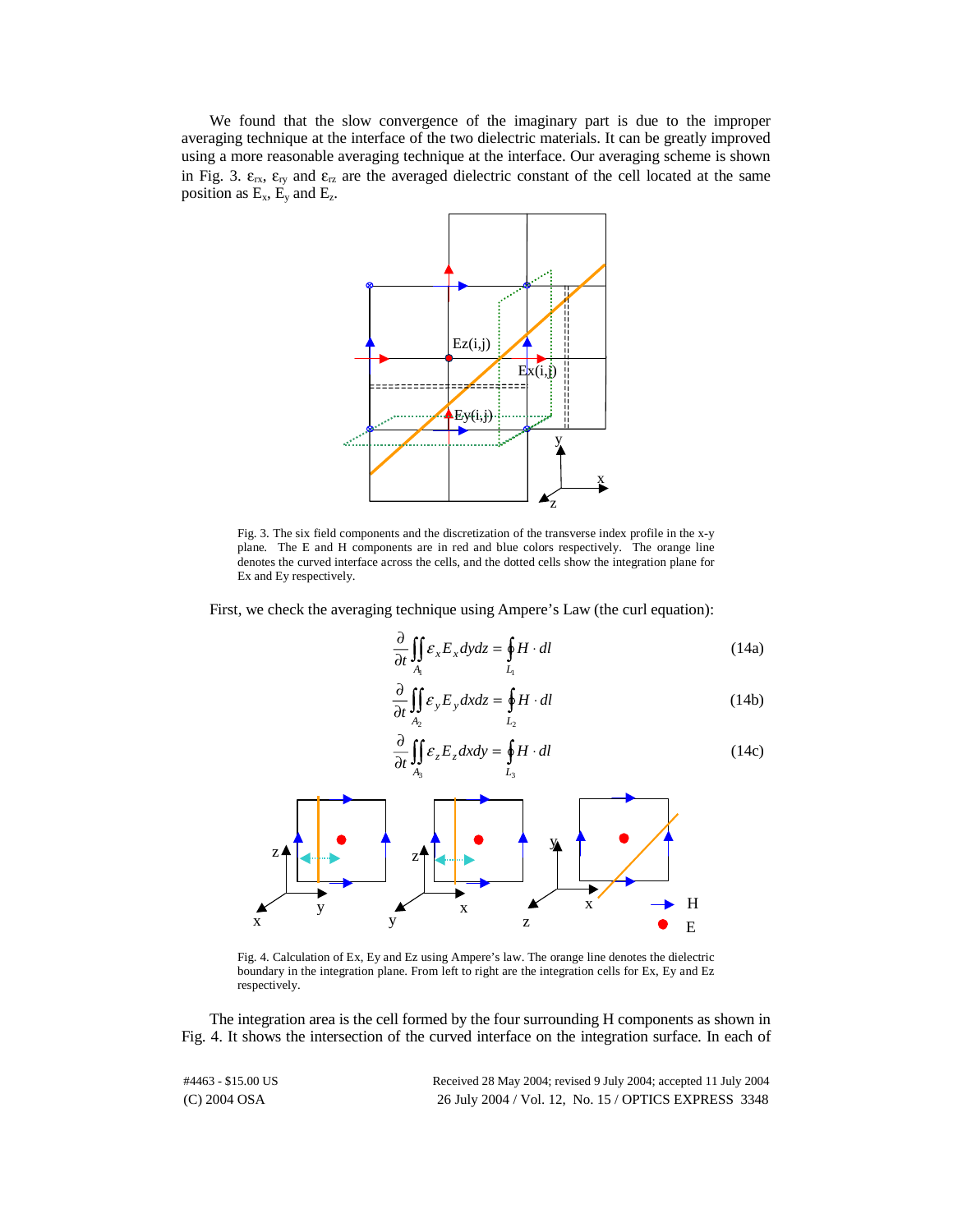these surfaces, the E component is tangential to the interface and will be continuous across it, and the average of the E field is used for the value at the cell center. Taking  $E_z$  as an example:

$$
\frac{\partial}{\partial t} \left( \overline{\varepsilon}_z \overline{E}_z \Delta x \Delta y \right) = \oint_{L_3} H \cdot dl \text{ and } \overline{\varepsilon}_z = f \varepsilon_a + (1 - f) \varepsilon_b \tag{15}
$$

For  $\varepsilon_x$  in yz plane and  $\varepsilon_y$  in xz plane, the averaging is easy to do since the boundary is parallel to z direction and the integration cell shrinks to a line, which is shown in Fig. 3 as the dotted cells.

 $E_x$  and  $E_y$  in the xy plane as shown in Fig. 3 are not tangential to the dielectric interface, and therefore will not be continuous across the dielectric boundary. As in Fig. 4, when the integration surface for  $E_x$  moves along x in the cell on the xy plane, the interface will shift, and similar is the case for  $E_y$ . Since  $E_x$  and  $E_y$  are the average field values of the cell in xy plane, another average has to be taken and the averaged dielectric values are [28]:

$$
\overline{\varepsilon}_x = \left[ \frac{1}{\Delta x} \int_x^{x + \Delta x} \frac{1}{\varepsilon_a f(x) + \varepsilon_b (1 - f(x))} dx \right]^{-1} \tag{16}
$$

$$
\overline{\mathcal{E}}_{y} = \left[\frac{1}{\Delta y} \int_{y}^{y + \Delta y} \frac{1}{\mathcal{E}_{a} f(y) + \mathcal{E}_{b} (1 - f(y))} dy\right]^{-1}
$$
(17)

The average rule described in Eqs. (13, 16-17) could also be derived as the classical rules for the evaluation of effective dielectric constants as described in Milton's book [49]. The integration can be approximated well using a denser subcell mesh along x or y as the two dashed lines shown in Fig. 3. The same averaging procedure can be applied to magnetic materials with a profile of  $\mu_r(r)$  and our FDFD algorithm is also applicable for these materials.

Since our averaging technique (Eqs. (15-17)) satisfies Ampere's Law everywhere across the boundary, we introduced it to reduce the possible spurious modes by finite difference scheme. Surprisingly, it is found to be very effective to improve the accuracy and convergence of the imaginary part. The same fiber is calculated again with this averaging technique and the results are shown in Fig. 5 and Table 1.



Fig. 5. The accuracy and convergence of the complex effective mode index using a more reasonable averaging technique. Note that the scale of the right y-axis is at least an order of magnitude smaller than the corresponding one in Fig. 2.

(C) 2004 OSA 26 July 2004 / Vol. 12, No. 15 / OPTICS EXPRESS 3349 #4463 - \$15.00 US Received 28 May 2004; revised 9 July 2004; accepted 11 July 2004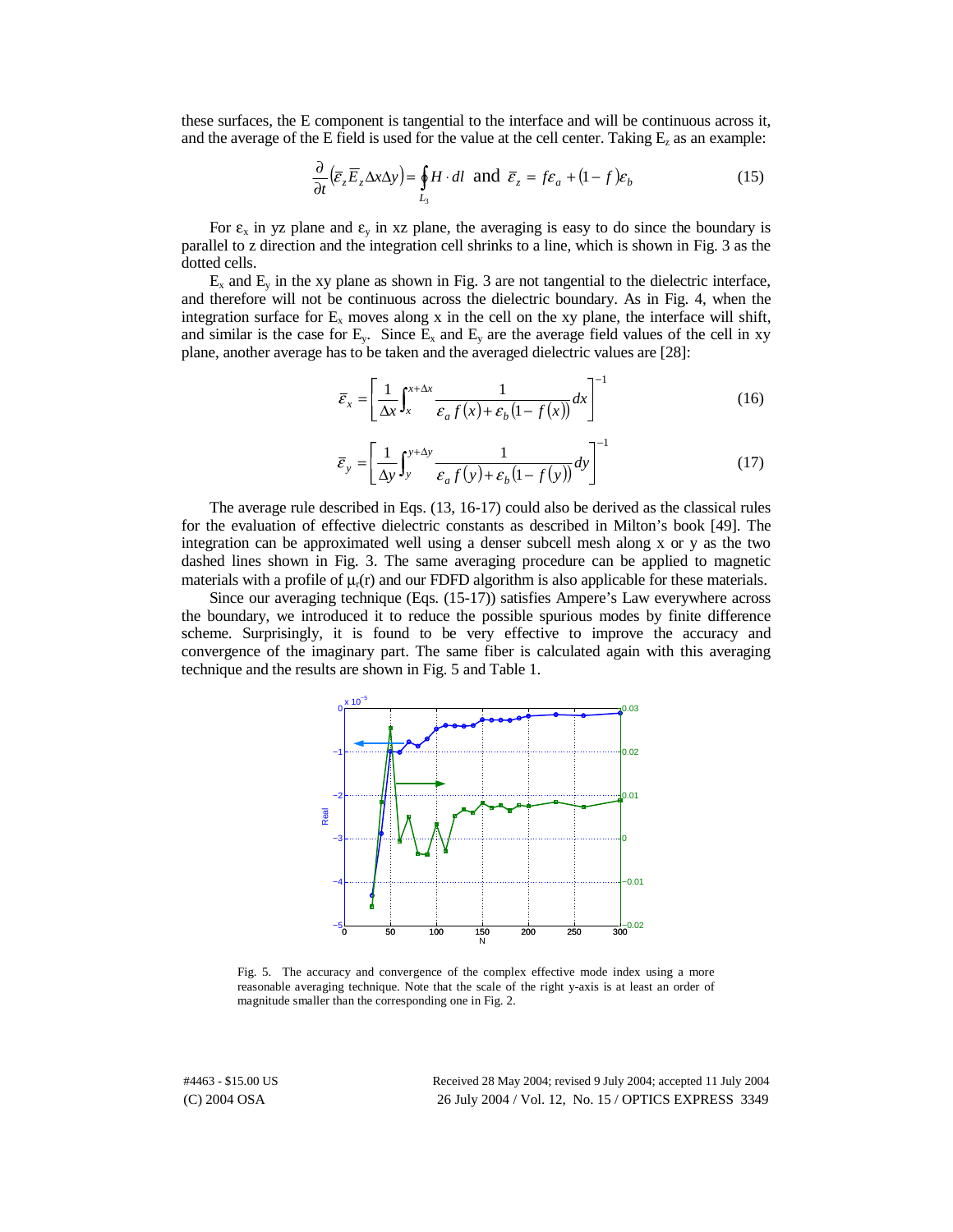The convergence and accuracy of the real part shown in the Fig. 5 are similar to those in Fig.2 which was obtained using the previous averaging technique. However, the convergence and the accuracy of the imaginary part are increased at least by one order of magnitude, with an error of 2% for a very coarse  $30x30$  mesh. The accuracy can be  $10^{-3}$  for a moderately fine mesh.

| N   | Real      | Imaginary              | N   | Real      | Imaginary              |
|-----|-----------|------------------------|-----|-----------|------------------------|
| 30  | 1.4453331 | $3.101\times10^{-8}$   | 140 | 1.4453896 | $3.169\times10^{-8}$   |
| 40  | 1.4453537 | $3.176 \times 10^{-8}$ | 150 | 1.4453915 | $3.176 \times 10^{-8}$ |
| 50  | 1.4453810 | $3.230 \times 10^{-8}$ | 160 | 1.4453914 | $3.172\times10^{-8}$   |
| 60  | 1.4453807 | $3.148 \times 10^{-8}$ | 170 | 1.4453914 | $3.174 \times 10^{-8}$ |
| 70  | 1.4453841 | $3.166 \times 10^{-8}$ | 180 | 1.4453913 | $3.170 \times 10^{-8}$ |
| 80  | 1.4453827 | $3.139\times10^{-8}$   | 190 | 1.4453920 | $3.174 \times 10^{-8}$ |
| 90  | 1.4453852 | $3.139\times10^{-8}$   | 200 | 1.4453927 | $3.173 \times 10^{-8}$ |
| 100 | 1.4453884 | $3.160 \times 10^{-8}$ | 230 | 1.4453932 | $3.177 \times 10^{-8}$ |
| 110 | 1.4453897 | $3.141\times10^{-8}$   | 260 | 1.4453929 | $3.173 \times 10^{-8}$ |
| 120 | 1.4453895 | $3.166 \times 10^{-8}$ | 300 | 1.4453937 | $3.178 \times 10^{-8}$ |
| 130 | 1.4453894 | $3.171\times10^{-8}$   |     |           |                        |
|     |           |                        |     |           |                        |

Table 1. Calculated mode index of the fundamental mode. The accurate value is 1.445395345 +  $3.15\times10^{-8}$ i (by multipole method in [32])

The converged imaginary part is still 1% larger than the accurate value, and it is due to the finite computation region. We have also varied the computation region to 1.8a and 2.0a, and the systematic error has been found reduced at the cost of increased computation.

Figure 6 shows the calculated fundamental mode and  $2<sup>nd</sup>$ -order mode of the mode class 3 and 4 in the holey fiber. These modes are well confined by the single ring of the air holes and show the symmetries as discussed above. Once  $H_x$  and  $H_y$  ( $E_x$  and  $E_y$ ) are solved, the other components can be obtained directly using Eqs. (6a-b).



Fig. 6. The mode field patterns of the fundamental mode (top three) and  $2<sup>nd</sup>$ -order mode (bottom three) in the degenerate mode class 3 and 4.

#### *3.1 Effect of dispersive and lossy/gain materials*

The effect of dispersive material on the group velocity dispersion can be easily obtained by any algorithm including this method that solves eigen-value problems for the mode propagation constants at a given wavelength. This is achieved by replacing the dielectric

| #4463 - \$15.00 US | Received 28 May 2004; revised 9 July 2004; accepted 11 July 2004 |
|--------------------|------------------------------------------------------------------|
| $(C)$ 2004 OSA     | 26 July 2004 / Vol. 12, No. 15 / OPTICS EXPRESS 3350             |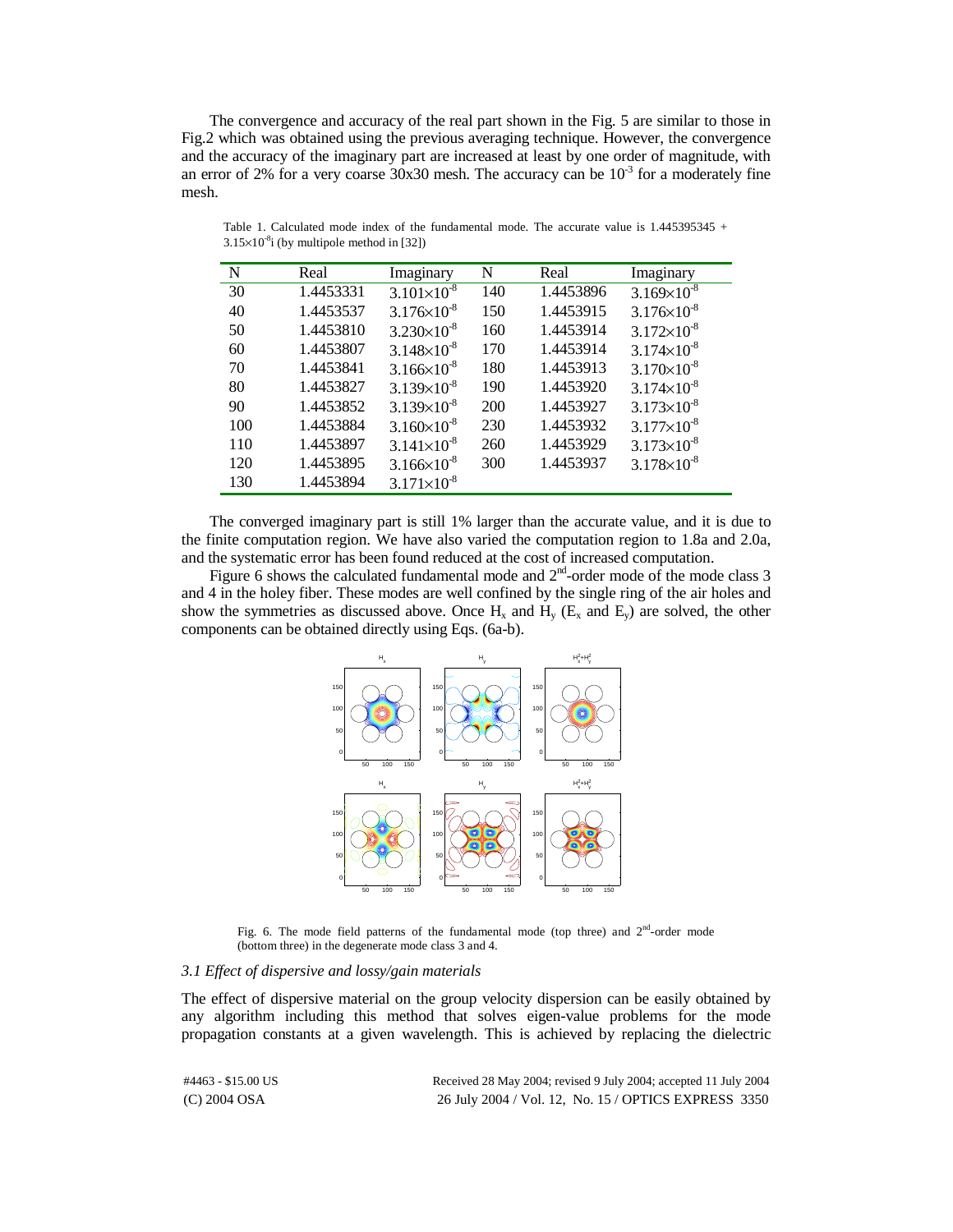constant with a wavelength dependent one. In addition, the total dispersion can be estimated using the sum of material dispersion and waveguide dispersion.

The propagation loss/gain induced by lossy/gain media is also of interest in a waveguide since it is important for long haul transmission or laser applications. The compact-2D FDFD method is also capable of solving it, and no additional work is needed except that the real dielectric constant is replaced with a complex one whose imaginary part represents the loss/gain of the media; the calculated propagation constant would reflect the material loss. To separate the leakage loss from the material loss/gain, the PML layers are removed, leaving only the zero boundaries outside the computation region. The material loss in PCF has been analyzed in [50] using the Hermite-Gauss method and here we just verify their results for a standard fiber (a=2.2µm, cladding index=1.458, core index=1.475+in<sub>i</sub> and  $\lambda$ =1.55µm). The results are shown in Table 2. Our FDFD is in excellent agreement with the localized function methods.

Table 2. The complex mode index with a lossy core material

| n:                        | $10^{-5}$                            | 10 <sup>-3</sup>                     | $10^{-2}$                            |
|---------------------------|--------------------------------------|--------------------------------------|--------------------------------------|
| Scalar[50]                | $1.465045 + 7.4331 \times 10^{-6}$ i | $1.465037 + 7.4294 \times 10^{-4}$ i | $1.464308 + 7.6918 \times 10^{-3}$ i |
| Vectorial <sup>[50]</sup> | $1.464993+7.3805\times10^{-6}$ i     | $1.464985 + 7.3835 \times 10^{-4}$ i | $1.464256 + 7.6446 \times 10^{-3}$ i |
| FDFD.                     | $1.464981+7.3752\times10^{-6}$ i     | $1.464972 + 7.3782 \times 10^{-4}$ i | $1.464241 + 7.6398 \times 10^{-3}$ i |

#### *3.2 Spurious modes*

One problem encountered in our method is the introduction of spurious modes. It is known that some spurious modes are from the lack of tangential continuity for the finite difference of the curved dielectric boundaries [28] . However, we did not observe such kind of spurious modes using our proper averaging technique. A major cause of the spurious modes in our method is the cladding modes due to the zero boundary or PML outside. Since the PML and zero boundary still reflect a very small part of energy back to the inside region, an artificial waveguide between the boundary and the air holes is formed. These modes are easily identified as spurious since they have much higher leakage loss. Figure 7 shows the mode patterns of some spurious cladding modes obtained in our calculation. These modes are confined between the boundary and air holes and have very small power portions in the core region.



Fig. 7. Some spurious cladding modes created by the artificial waveguide between the PML + zero boundary and the air holes. These modes are weak and highly lossy.

(C) 2004 OSA 26 July 2004 / Vol. 12, No. 15 / OPTICS EXPRESS 3351 #4463 - \$15.00 US Received 28 May 2004; revised 9 July 2004; accepted 11 July 2004